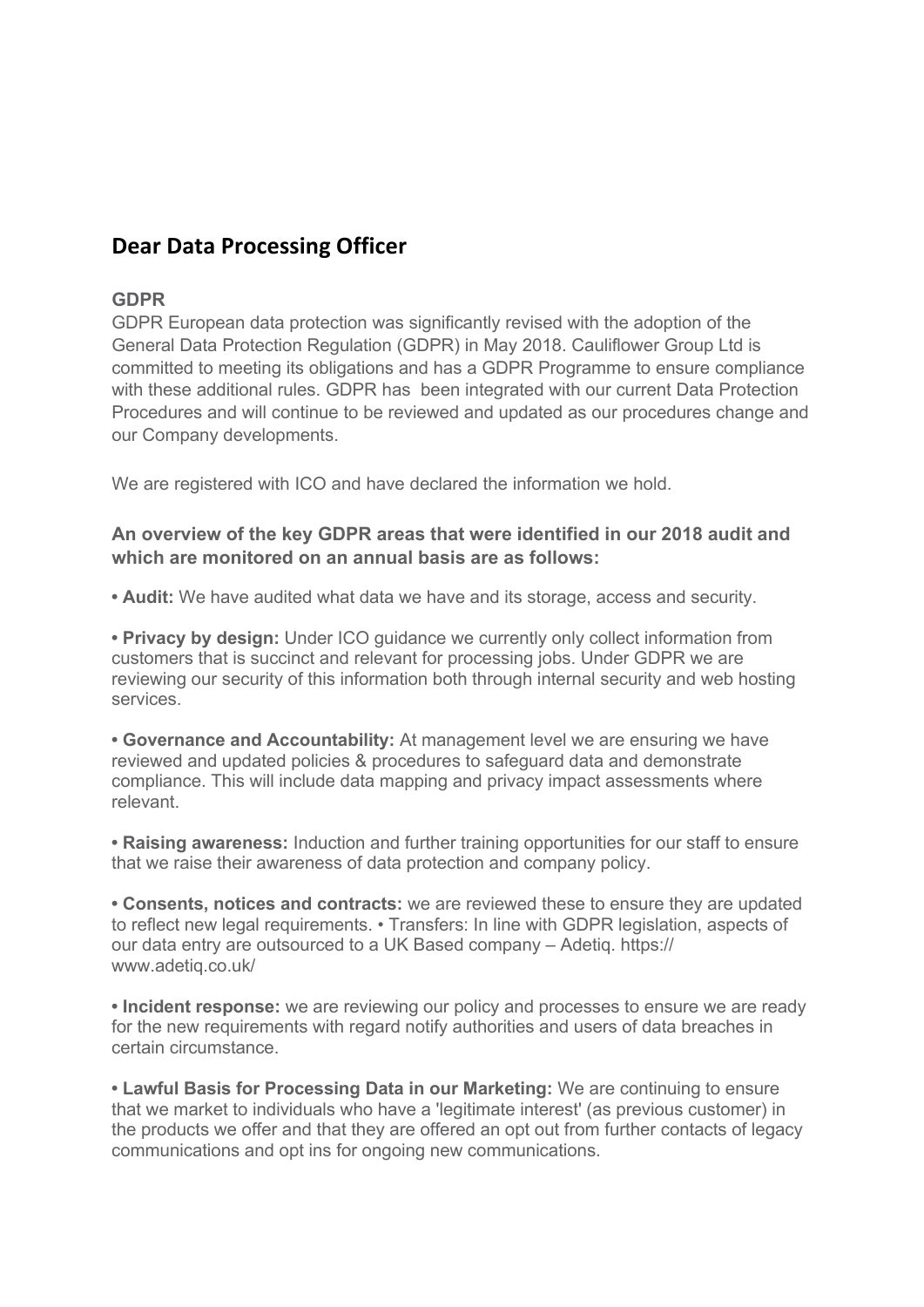# **Cauliflower Group Ltd**

# **DATA PROTECTION POLICY**

# **Compliance with the Data Protection Act 1998**

# **Principle 1: Processing personal data fairly and lawfully**

*•* Cauliflower Group will only use the data provided by the customer in a way that they would reasonably expect to produce their order.

*•* No personal data is passed on to third party companies.

# **Principle 2: Processing personal data for specified purposes**

Cauliflower Group will only obtain customer's personal data for the purpose of their order and that data shall not be further processed in any manner incompatible with that purpose.

# **Principle 3: Holding personal data that is adequate, relevant and not excessive**

Cauliflower Group will only hold personal data about an individual that is sufficient to produce their order and future reorders.

# **Principle 4: Personal data shall be accurate and, where necessary, kept up to date**

Cauliflower Group updates their customer database continuously - contact details are removed, updated and/or replaced.

# **Principle 5: Duration we hold Personal Data**

Cauliflower Group only holds a modest amount of personal data. They conduct an annual audit on each registration renewal to check through the records they hold to make sure they are not holding onto personal data for longer than is required.

Users of Cauliflower Groups Online Creators can at any point permanently delete all data they have entered in the system.

Cauliflower Group will delete all personal data on any inactive accounts after a rolling period of 18 months. This will remove all personal, bespoke and order information from your account.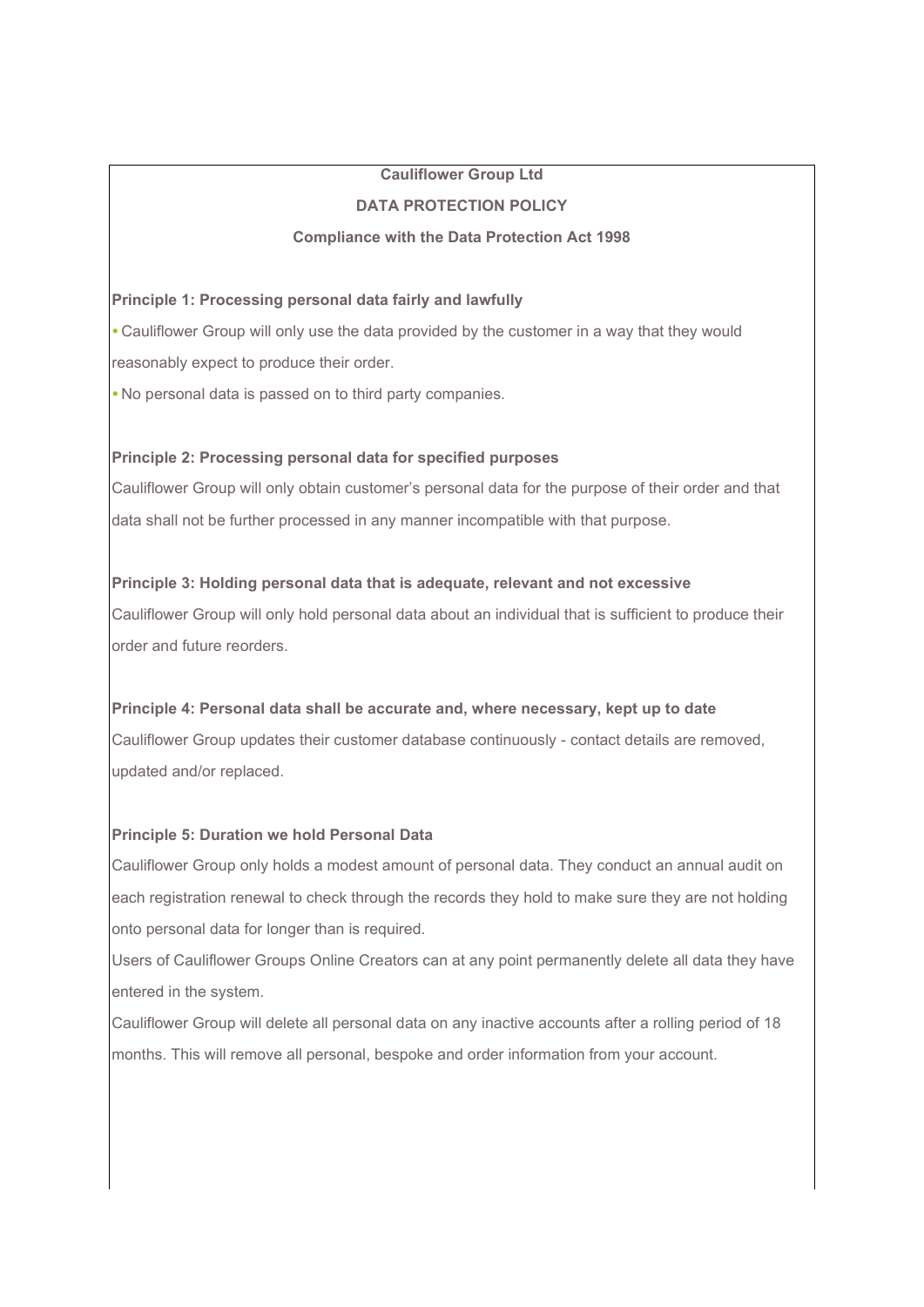# **Principle 6: Personal Data and the Right to Opt Out**

Cauliflower Group includes a tick box on Pupil Order Forms where a customer can request the submitted artwork is not used for future samples. Any referral to a customer is deleted from any images used for promotional or advertising purposes.

Cauliflower Group only contact individuals by email when their details have been obtained in the course of a sale and only contacts them about similar products and services they provide. The individual is given the opportunity to opt out of receiving further marketing messages.

# **Principle 7: Security to prevent the personal data held being accidentally or deliberately compromised.**

#### **Premises Security**

*•* Cauliflower Group has secure alarmed premises attached to a Red Care Monitoring station.

*•* The Premises has front and rear building CCTV.

#### **Courier Services**

Use of Nationally recognised courier service that has received government contracts with schools in the past - including KS2 exam paper collection/deliveries.

#### **Third Party Enquiries**

*•* All staff to be aware of Data Protection.

*•* All staff are trained in the company security measures including:

*•* To be wary of people who may trick them into giving out personal details.

• Not to send offensive emails about other people, their private lives or anything else that could bring the Company into disrepute.

*•* Not to believe emails which appear to come from the bank asking for credit cards details or a password.

*•* Not to open spam.

*•* Reorders of Books will only be processed when placed through the child's school or original customer.

*•* Reorder of School Cards can only be made using the child's unique code.

#### **Computer Security**

#### **Internal computers:**

*•* Have Microsoft Security Essential virus checking software loaded, and are set up to receive the latest patches and security updates.

*•* Incoming emails are delivered by a large email supplier 123.Reg and are scanned by Net Intelligence.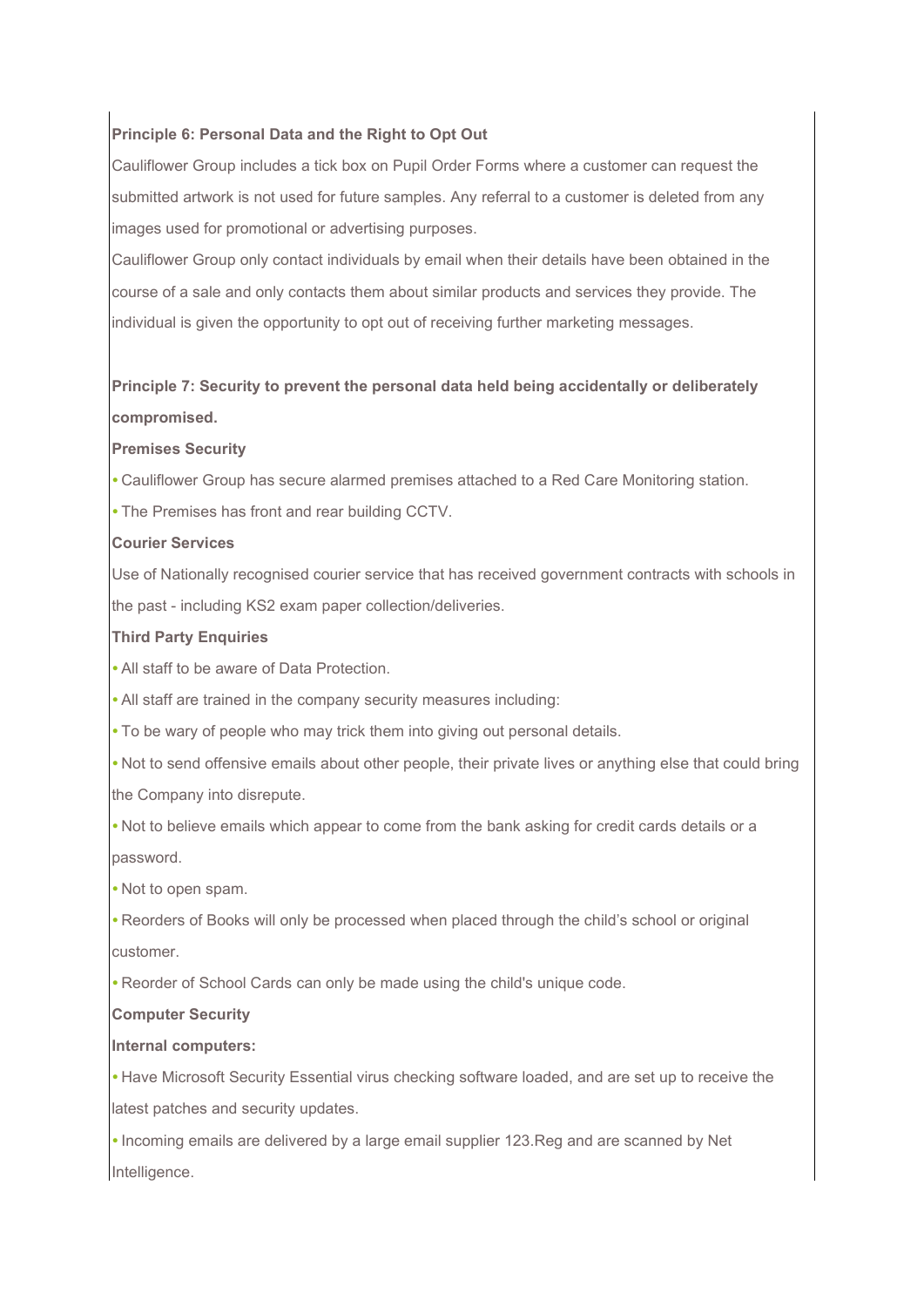*•* Computers are scheduled to connect to the internet during office hours only and time out after a 20min period.

*•* Staff only have access to the information they need to do their job and do not share passwords.

*•* Regular backups are taken so information is not lost.

*•* All personal information is removed before disposing of old computers.

# **Web and Online Service Hosting Security**

This is outsourced to a large well established company: Amazon EC2 Webservices:

As the biggest web services supplier it complies with all Physical Security and Data Transfer requirements. This is hosted in Ireland - part of the EEC.

Amazon is certified under ISO 27001:2013 (expiry of current certificate 11/07/2019. Please visit AWS for their Compliance details: **<https://aws.amazon.com/security/>**

# **Site Online Security**

*•* Each online user for our online creator systems must register their details to receive a unique password.

*•* Our School User Passwords are set to different security levels which allow for a range of access to data - this is control by the organiser of an online project.

*•* Time settings can be controlled by a School Project Organiser to allow younger users who have

passwords limited access to Cauliflower Group book Creator site. (ie school hours only)

• SSL certificates are in place for all data transfer requirements.

# **Printed Information**

*•* All confidential paper based data is archived on site for a period of 12 months.

*•* The company then shred all sensitive material including order forms, cards and yearbooks before disposing of materials.

#### **Online Transactions**

*•* These are made directly through Stripe. This company complies with processing procedures for Online Payment Requirements.

*•* We do not record or store any bank card details or take over the phone payments.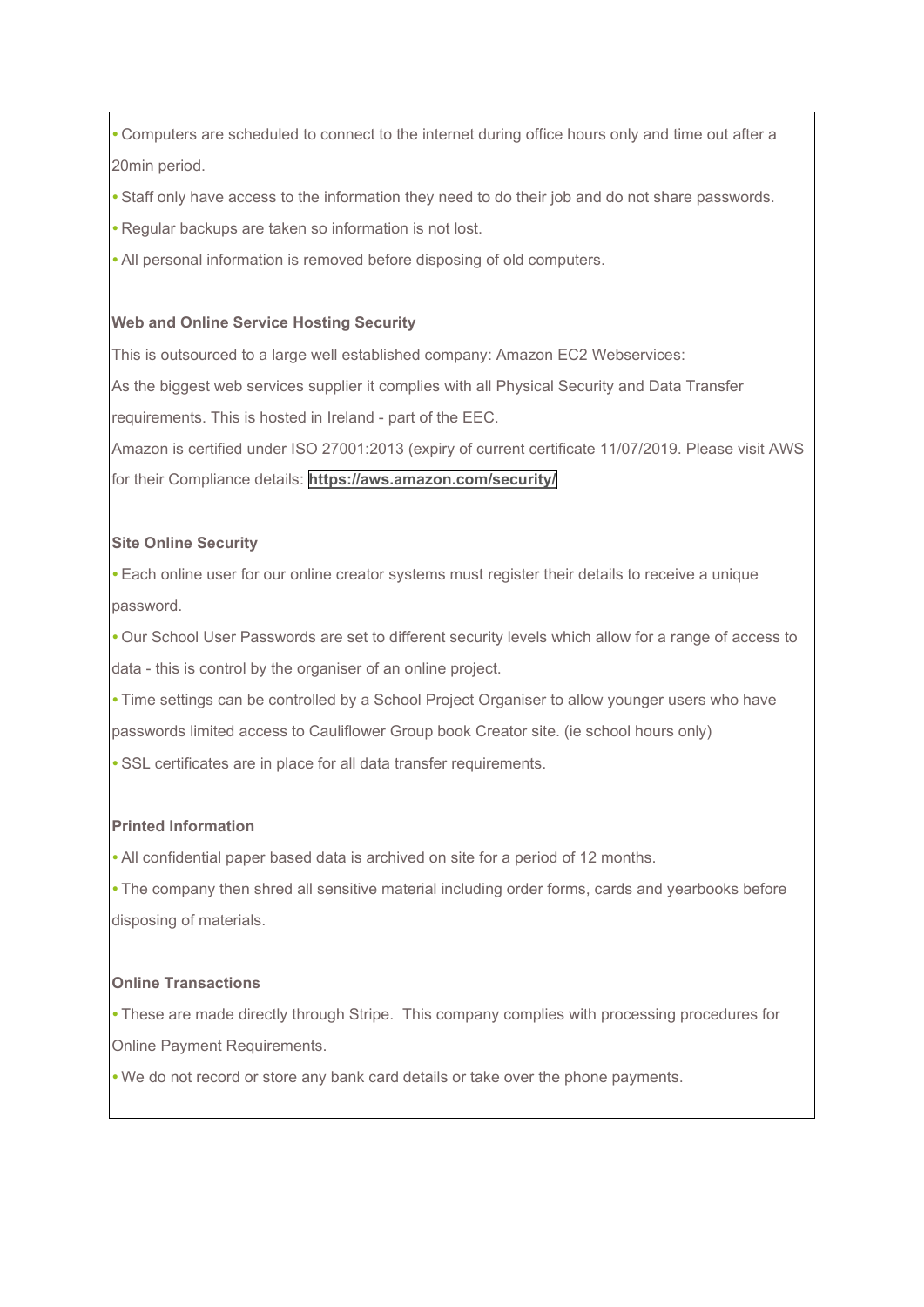Below please find the data we will hold with regard school orders:

### **Customer Information Audit**

- Xero Accounts Software Invoice Details
- Cauliflower Data Base Customer Contact Details
- Print Files used for production
- Physical Products Manufactured (before shipping)
- Data Transfers Data entry temps or outsourced
- Online Orders details made from our Websites (Cleared after each project)
- Emails (cleared on regular periods)
- Accountants holds copy of accounts
- Parents Hard Copy Order Forms (returned to schools)
- Parcel Force Database Customer name and address

# **Data processed and held for each order**

#### **Paper Based Orders**

# **Each order form has field for child name and order quantities**

| <b>Childs Name/Nick Name (as required by parent</b><br>on printed product)                           | Written by parents- optional -data entered by<br>data entry team                                 |
|------------------------------------------------------------------------------------------------------|--------------------------------------------------------------------------------------------------|
| <b>Quantity Order information - provided by</b><br>parent                                            | Provided by Parent - data entered by data entry<br>team                                          |
| Class Code - Letter A-Z Sticky label stuck to each<br>class batch - to define class - no class names | Letters attached by office staff before we scan<br>artwork - letter will be data entered by data |
| used                                                                                                 | entry team                                                                                       |
| Associate School Code - 4 digit number Assigned                                                      | Automatically assigned to scanned batch using                                                    |
| to school files before data entry by our office                                                      | bespoke program run by the office before date                                                    |
| staff - no school names used                                                                         | entry to create file names with school code                                                      |
| Names of pupils are associated with a unique class code and unique school code only during data      |                                                                                                  |
| entry. (no location information is data entered)                                                     |                                                                                                  |

| Name of Organiser - with contact details | Entered online by school organiser and held |
|------------------------------------------|---------------------------------------------|
|                                          | on company database                         |
| Delivery address of Organisation         | Entered online by school organiser and held |
|                                          | on our company database                     |
| School identification codes              | Enter by office staff and held on our       |
|                                          | company database                            |

# **Online Orders**

#### **Orders are placed online by parents**